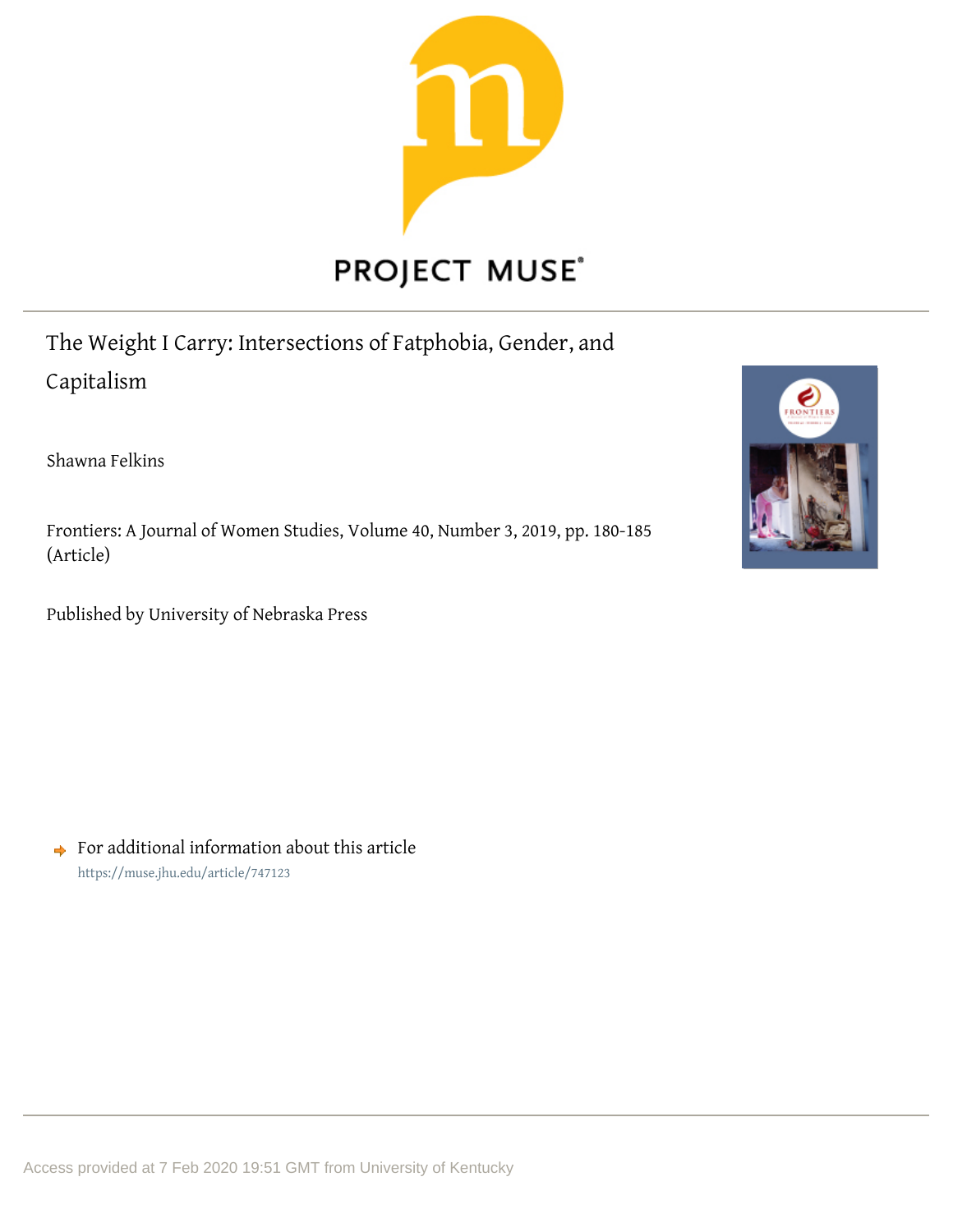# The Weight I Carry

Intersections of Fatphobia, Gender, and Capitalism

### SHAWNA FELKINS

*I have been fat for most of my life. A cute, fat little girl with cute, fat not- so- little legs. But there was a point when the fat wasn't cute anymore, when it did not elicit the pinching of cheeks, but the reprimanding clucking of tongues.*

And thus, my child's body and I were given a label that I did not and still do not understand— obese. For many fat folks, this word has become a scourge, a plague, an indicator of a lack of morality and deservingness. B. Elbel and colleagues, in a public health study of "obesity," write that "potential short- term impacts on fitness, social and emotional development (at least partially driven by obesity- related stigma), and academic success" were potential negative impacts related to childhood obesity.<sup>1</sup> What this article—and numerous others in the public health field and medico-scientific literature—fail to grapple with is fat stigma or fatphobia that is present in much of Western society, especially within the United States. Children may experience the aforementioned negative impacts because of external factors, not just the sizes of their bodies, and how they learn to inhabit that body in spaces and around people that are often too small for them.

*As my younger brother hit puberty and shot up to 6 feet, 3 inches, his body changed and his fat seemed to disappear. Mine only grew. I watched in horror as new stretch marks spread their tendrils across my hips and breasts, my arms, and the backs of my knees. And I started to realize that with each utterance of concern my family would always hand me that tiny consolation prize, wrapped neatly with the large, distracting bow people place on backhanded compliments: but you have such a pretty face. With each utterance of this seemingly innocuous phrase I began to understand that the only part of me that could ever be pretty was my face, the rest of my body a hindrance, a failure for someone to tolerate.*

*At sixteen, I tried NutriSystem. When I was seventeen, I started taking cans*  of Slimfast to school. When I was eighteen, the first signs of bulimia appeared, *the result of a life full of people telling me that my body was too much. My un-*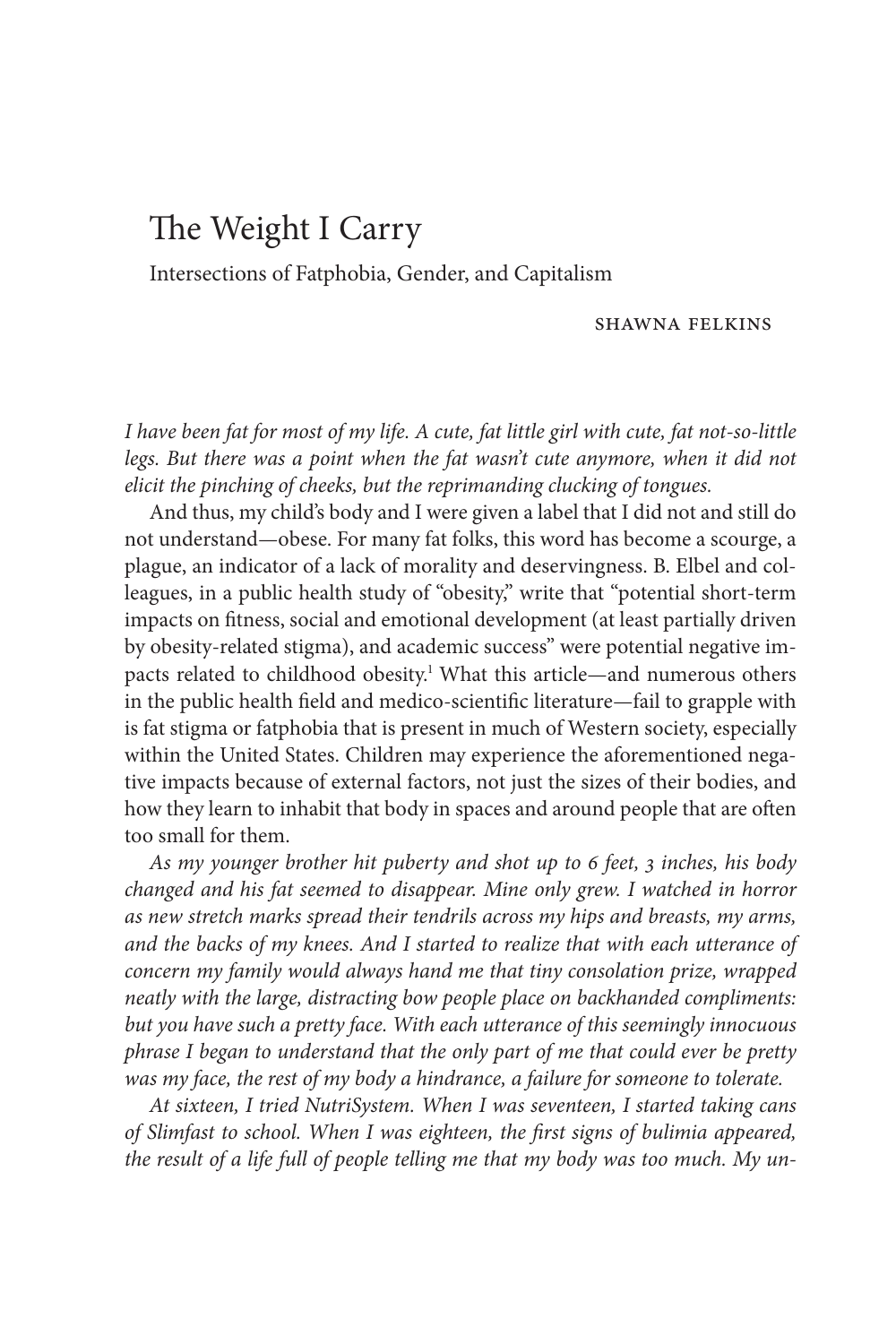*dergraduate career was tainted by the taste of vomit and the red streaks that stretched from my knuckles to my wrists. And when I confided in a friend what I was sneaking into the dorm bathrooms to do at night, she looked at me blankly and asked if I was sure I was bulimic because I hadn't really lost any weight.*

My fatness has always been seen as the failing of my parents, other family members, and later myself, even in their eyes. I would argue that these major themes of responsibility— on culture, mothers, and individual behaviors stem from neoliberal capitalist ideology that seems to have permeated the field of public health. Like Kathleen LeBesco and Susan Greenhalgh, the geographer and food studies scholar Julie Guthman draws a connection between capitalism, citizenship, and "obesity." Guthman argues that to be a (read: good) citizen of the United States, full participation in the capitalist economy is necessary. Therefore a balance of consumption while still staying thin is struck:

We [Guthman and DuPuis] noted a culture of bulimia, where on one hand buying and eating (being good consumers) is encouraged and on the other "deservingness" is performed by being slim, such that the good subject buys more and weighs less. . . . We then made the claim that epidemic talk itself is a form of discipline which uses the extremes as examples to warn the 'normal.'2

While this comparison to an eating disorder is both blunt and aggressive, it is effective in describing the catch 22 for fat people in the US—you should consume a lot, but never should that consumption cause your body to grow in size. All of these scholars use the framework of "morality" that Abigail Saguy and Kevin Riley identify as a crucial component to the narrative that drives fat activism and the size acceptance movement: "More recent health surveillance scholarship has demonstrated how concerns about health risk can offer a thinly veiled language through which to extend judgments of responsibility, blame, and morality."3

I couldn't help but internalize these narratives, this framework, that my body, my fatness means that I am inherently a bad person, and a bad person deserves punishment. *And through all of this punishing my body for its existence, food became my enemy and my best friend. I would daydream during classes about the amount of food I would be able to consume in the seclusion of my dorm room, away from the disapproving glances of my family, of strangers' judging looks seeming to say, "But do you really need to eat that?" And what I could not and still cannot understand is that for my family food meant love. Th at extra serving of carbohydrates heaped onto my plate was supposed to be a kind gesture, an understanding that unlike my grandparents and parents who*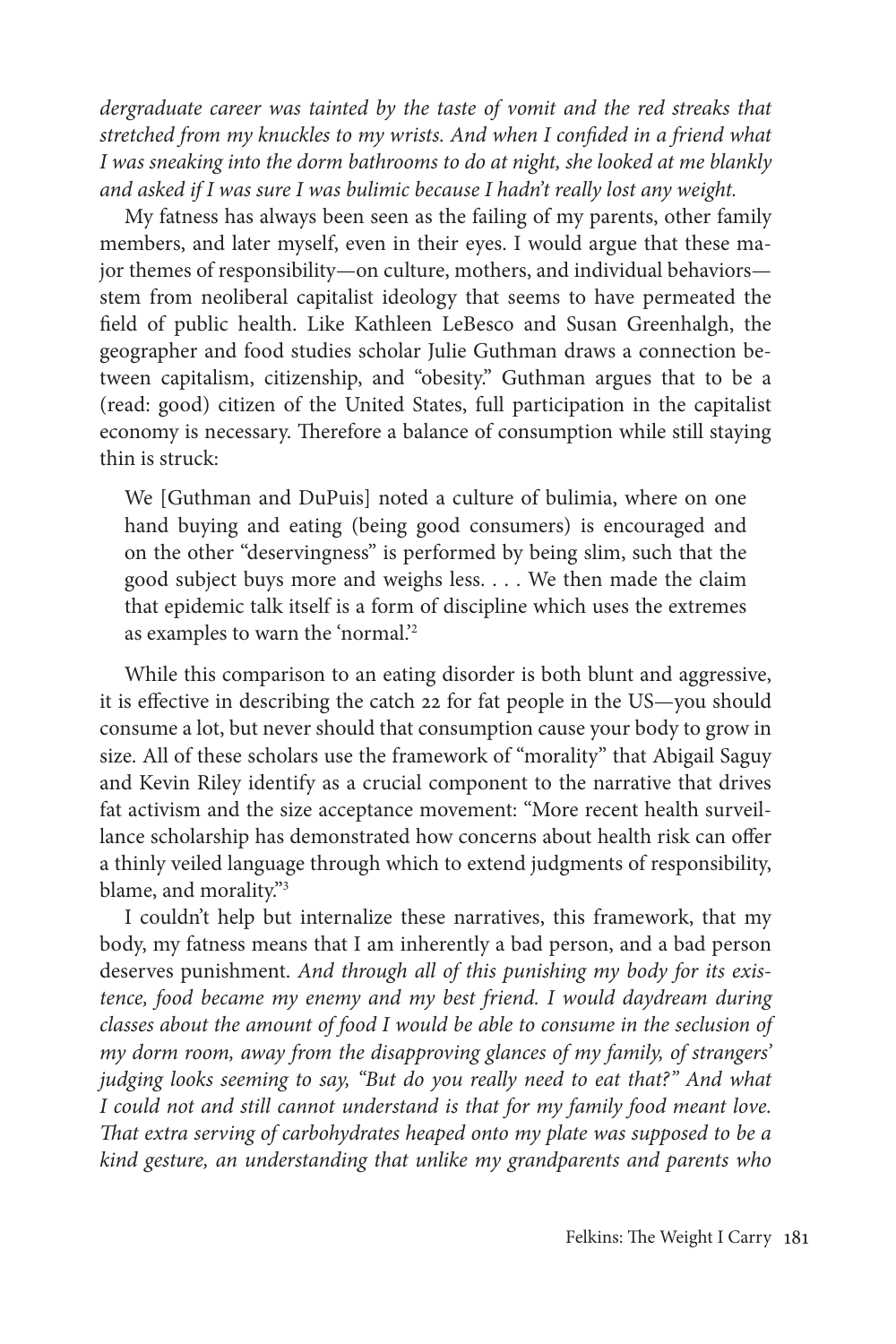## *had starved because of their poverty, I would eat too much because they worked hard, because they loved me.*

My parents and their concern about my body was and is inextricably tied to class and the pressure to perform respectability both through and on the body. In her foundational work *Health at Every Size*, Linda Bacon highlights the connection between class and size as a method to dismiss fat people, especially those oppressed at other intersections of identity:

It is common for the privileged class [in the US] to view weight as a measure of one's character: People are fat because they are too lazy or irresponsible to take care of themselves. Weight carries a moral judgment, allowing the thin (wealthy) to justify their social position. If the poor and minorities are getting fatter, it is even more proof that they are less responsible and less worthy.4

When morality is attached to physicality (which it has been for marginalized people throughout colonial history), the opportunity is created for the dominant classes to be simultaneously dismissive of the struggles of fat people in the world, but also condescending by feigning "concern" for fat people, and even fat children. In her article "Teaching the Politics of Obesity: Insights into Neoliberal Embodiment and Contemporary Biopolitics," Julie Guthman reflexively explores the pedagogy of a class concerning the "politics of obesity" at the University of California, Santa Cruz. In the article Guthman explains: "It is now widely believed that obesity is increasing at an inexorable and dangerous rate, and that the associations with chronic illness and mortality are causally clear and incontrovertible. One of the effects of this heightened attention, among other things, is a new freedom among the general public to demonize fatness under the aegis of 'health.'"5 As obesity has been termed not only an aesthetic problem, but a "health" problem, criticizing those who fall into this category has become socially acceptable under the pretense that those policing the bodies deemed "obese" are doing so in their best interest. People involved in policing fat bodies are able to participate in a performative ritual that combines pity and piousness without being forced to interrogate their own positionality relative to larger cultural narratives. Larger societal structures and scripts are never implicated. This neoliberal focus on the individual places both physical and health responsibility solely on a fat person's shoulders without considerations for how structural and institutional forces may limit access to resources to be fat *and* healthy.

My body specifically, even with its size, moves through the world with a great amount of privilege. I am white, cisgender, and able-bodied. Throughout the medico-scientific literature on fatness, other marginalized identities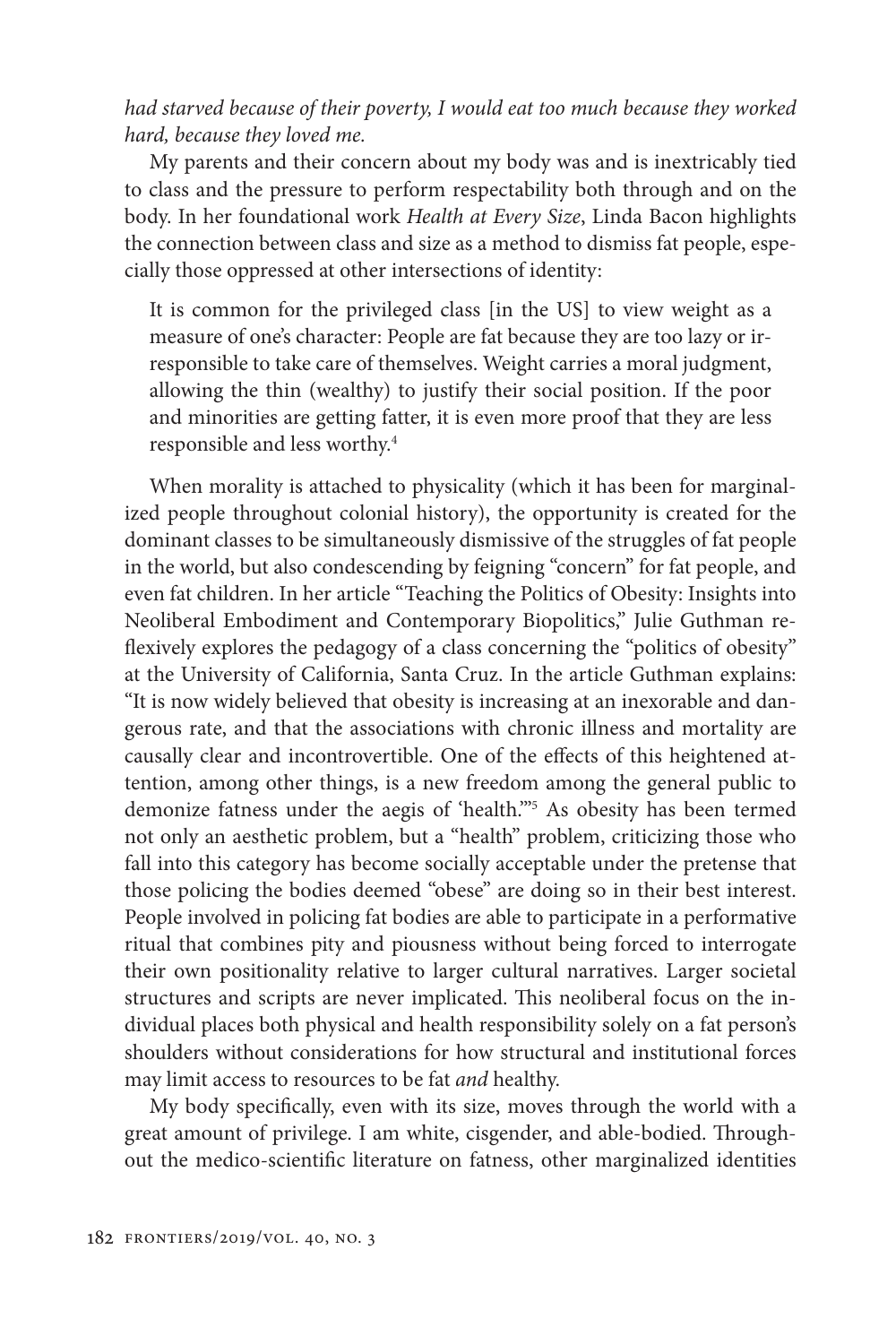are consistently blamed as the culprit behind "obesity." Analyzing instances of obesity among children in Hawaii, Claudio Nigg and colleagues insist on intervention at the individual level by claiming that "childhood obesity also increases the risk for negative psychosocial consequences, such as discrimination, stigmatization, low self- esteem, and depression."6 Following an extensive literature review of more than five hundred articles, these authors conclude that environmental changes at the levels of "home, school, and community" are all necessary to help children control their weight. The parts of the environment that are recommended for changes cast a spotlight on the need for adults to change their behaviors that influence the individual behaviors of the child—healthy eating, exercise, etc. This study—like many others throughout public health literature— falls into the trap of neoliberal ideology and places the burden of fatphobia on populations already burdened with other forms of marginalization. Janella Melius and Colin Cannonier fall into the trap of blaming "culture" for health issues and higher rates of childhood obesity in Hispanic populations. They write: "Lower-income neighborhoods have been characterized as *obesogenic* due to their lack of supermarkets and the predominance of convenience stores supplying inexpensive, low-nutrient, and high-caloric foods" (emphasis added).<sup>7</sup> Such a label carries a lot of weight, some pun intended. Labeling entire areas as obesogenic in medico-scientific literature legitimizes the state- sanctioned labeling of these communities as deviant— through race, class, and size.

I spent much of the first twenty-three years of my life hating myself, hating *my body and apologizing for its size to my friends, family, and lovers, making jokes to assuage all of their discomfort about the bulging softness of my stomach and the hills and valleys of cellulite that mark the topography of my entire body. At twenty-four I heard the phrase "fat studies" for the first time and found a collective group of people who deeply knew what it meant to bang your thighs against every arm rest as you walk down an airplane aisle, to hide the junk food at the bottom of your grocery cart so others wouldn't see it, to be kicked off a ride in your favorite amusement park because you're "too fat," to cry alone in your hotel room while your friends go out to dance because you can't be the fat friend tonight, and the million big and little things that remind us that we are too much . . . or that just maybe the world isn't big enough.*

In her article "What Is Fat Activism?," Charlotte Cooper contends that there is a "fat feminism," which she defines as a "feminist activist analysis of fat based on lived and shared experience rather than secondary accounts, theory or research."8 Feminism and fat activism have been and will always be linked in their goals for equality and in their histories. Many fat activists came to fat activism from feminism, seeking a way to articulate their singular ex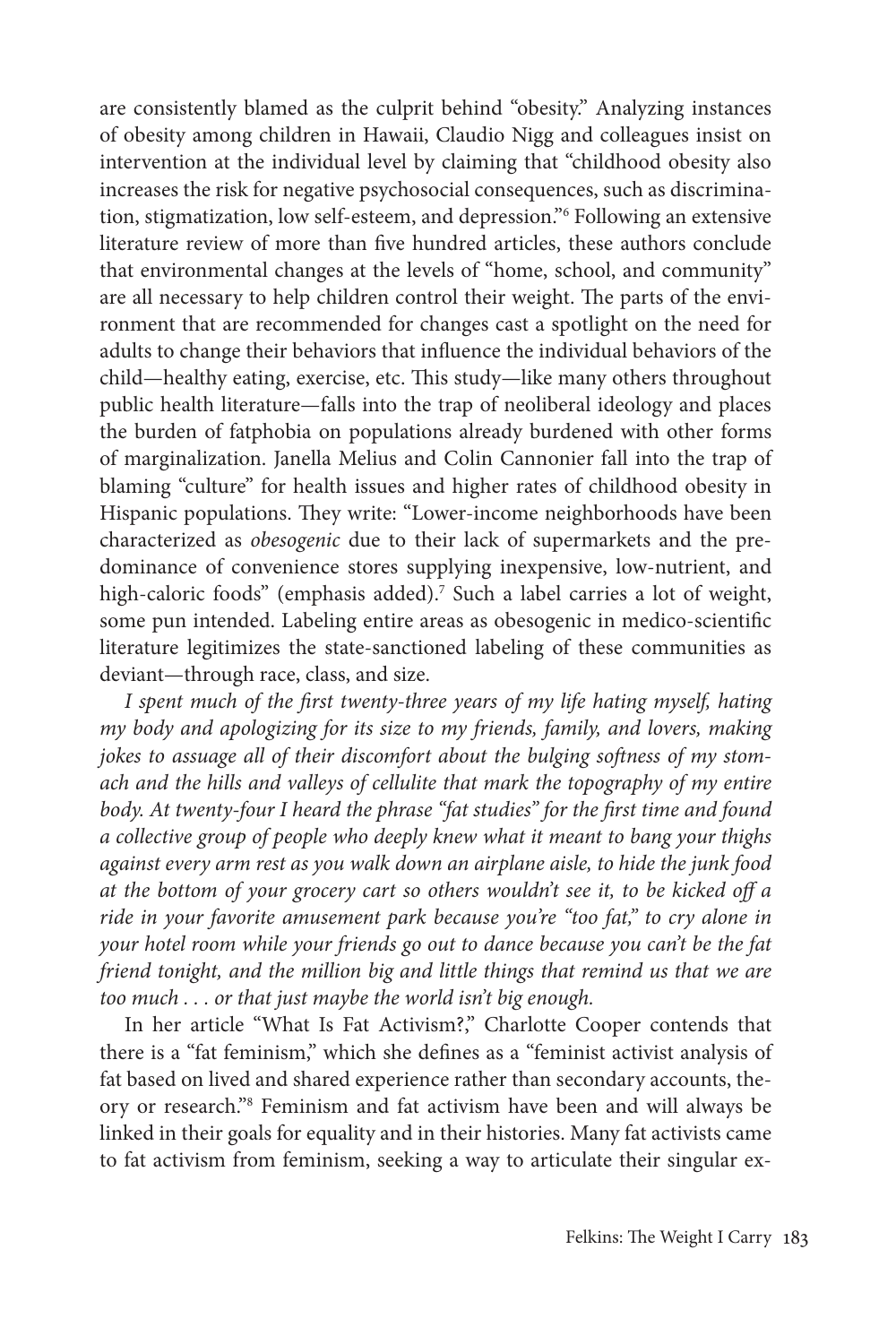perience of being fat. Cooper argues that "fat people should be recognised as important knowledge producers and that academics and policy- makers of all sizes should support fat people in claiming space to produce that knowledge."<sup>9</sup> Feminism is not always supportive of fat studies, however. I've stopped being surprised when I hear other feminists, or my own colleagues in my graduate classes, define fat studies as "anti-reality" or roll their eyes while alluding to the trauma of being in a fat body every day. Here, I must assert the importance of including fatness in intersectional theory and praxis. We would be remiss to overlook the ways that fatness puts some bodies at great risk from surveillance and violence from the state and its institutions. Fatness and size must be included in intersectional analyses, because our material bodies are more vulnerable than our theoretical selves. We cannot cry for our humanity anymore. We cannot beg for it. We will demand it.

*I'm slowly falling in love with my body for the first time. Brick by brick I will unburden myself from the moralistic arguments that try to constrain my size. My beautiful thunderous thighs will shake the earth with triumph, their strength growing to support me and the weight I will always carry.*

Shawna Felkins is a doctoral candidate in the Department of Gender and Women's Studies at the University of Kentucky in Lexington. Her research focuses on sex work, body studies, intersectional feminism, and affective economies.

### **NOTES**

1. B. Elbel, S. P. Corcoran, and A. E. Schwartz, "Neighborhoods, Schools and Obesity: The Potential for Place-Based Approaches to Reduce Childhood Obesity," *PLoS ONE* 11, no. 6: quote on page 1, https://doi.org/10.1371/journal.pone.0157479; C. M. Doak, T. L. S. Visscher, C. M. Renders, and J. C. Seidell, "The Prevention of Overweight and Obesity in Children and Adolescents: A Review of Interventions and Programmes," *Obesity Reviews* 7, no. 1 (2006): 111– 36.

2. Julie Guthman, "Teaching the Politics of Obesity: Insights into Neoliberal Embodiment and Contemporary Biopolitics," Antipode 41, no. 5 (2009): 1110-13, quote at 1113.

3. Abigail C. Saguy and Kevin Riley, "Mortality, Science, and Social Inequality: Framing Contests and Credibility Struggles over Obesity," *Journal of Health Politics, Policy, and Law* 30, no. 5 (2005): 869-921, quote at 871.

4. Linda Bacon, *Health at Every Size: The Surprising Truth about Your Weight* (Dallas, TX: BenBella Books, 2010), 256.

5. Guthman, "Teaching the Politics," 1113.